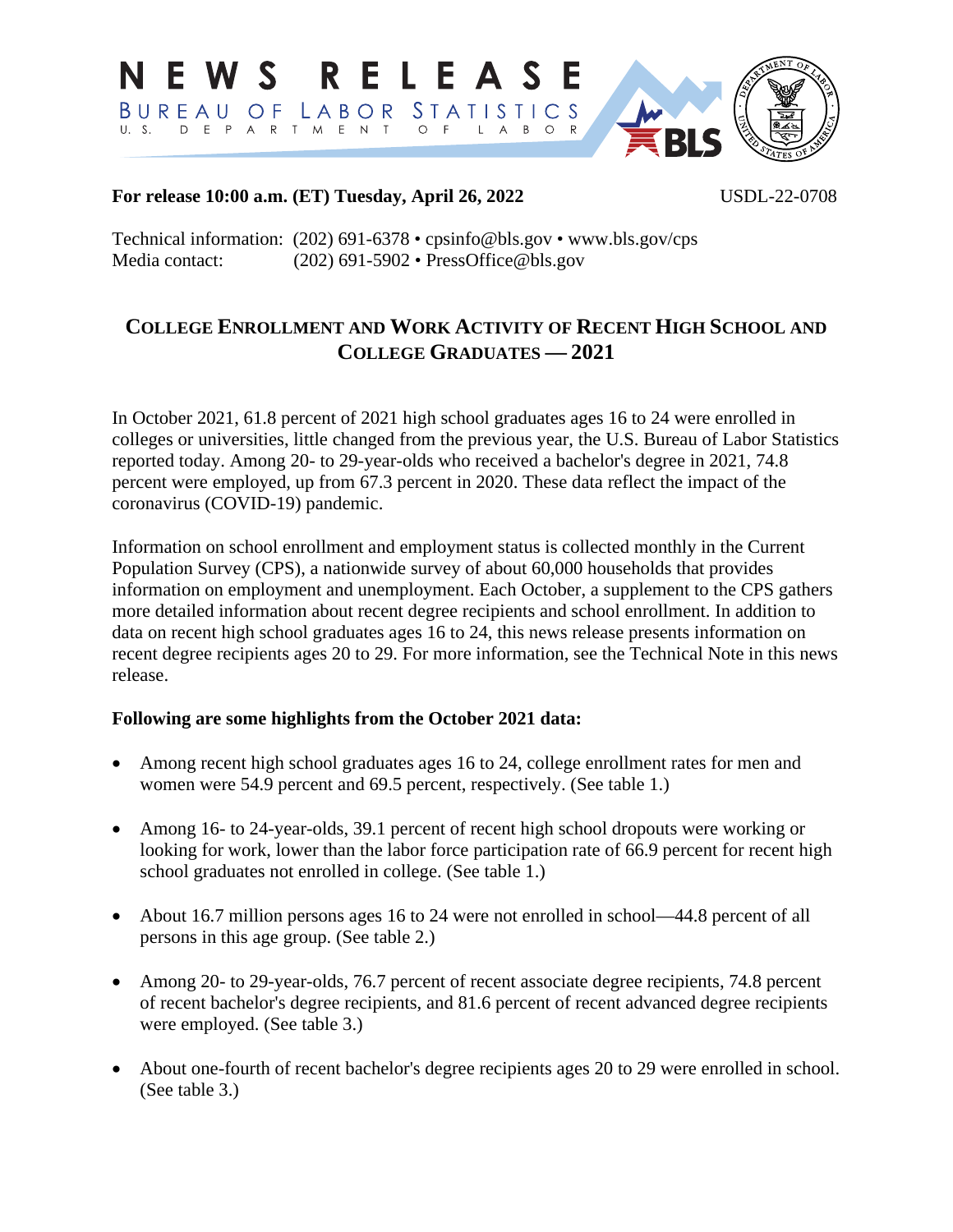• Among 20- to 29-year-olds, unemployment rates for recent associate degree recipients, recent bachelor's degree recipients, and recent advanced degree recipients were 4.5 percent, 13.1 percent, and 2.6 percent, respectively. (See table 3.)

### **Recent High School Graduates and Dropouts (Ages 16 to 24)**

Of the 2.7 million youth ages 16 to 24 who graduated from high school between January and October 2021, 1.7 million were enrolled in college in October. The college enrollment rate of recent high school graduates, at 61.8 percent in October 2021, was little different from the rate of 62.7 percent in October 2020. (See table 1.)

Among 2021 high school graduates ages 16 to 24, the college enrollment rate for young women, at 69.5 percent in October 2021, continued to be higher than the rate for young men (54.9 percent). The college enrollment rate of Asians (85.9 percent) also continued to be higher than the rates for recent Black (61.2 percent), White (61.0 percent), and Hispanic (58.6 percent) graduates.

The labor force participation rate (the proportion of the population that is employed or looking for work) for recent high school graduates enrolled in college in October 2021 was 33.2 percent. The participation rates for male and female graduates enrolled in college were 34.9 percent and 31.7 percent, respectively.

Among recent high school graduates enrolled in college in October 2021, about 9 in 10 were full-time students. Recent graduates enrolled as full-time students were less likely to be in the labor force (31.1 percent) than were their peers enrolled part time (54.1 percent).

Among recent high school graduates enrolled in college, 7 in 10 attended 4-year colleges. Of these students, 27.0 percent participated in the labor force in October 2021, lower than the 47.7 percent for recent graduates enrolled in 2-year colleges.

Recent high school graduates not enrolled in college in October 2021 were about twice as likely as enrolled graduates to be in the labor force (66.9 percent versus 33.2 percent). For both groups, labor force participation was little changed from the previous year. The unemployment rate for recent high school graduates not enrolled in college was 21.6 percent in October 2021, higher than the rate of 8.5 percent for recent graduates enrolled in college.

Between October 2020 and October 2021, 449,000 young people dropped out of high school. The labor force participation rate for recent dropouts (39.1 percent) continued to be much lower than the rate for recent high school graduates not enrolled in college (66.9 percent). The jobless rate for recent high school dropouts was 15.6 percent in October 2021; the rate for recent high school graduates not enrolled in college was 21.6 percent.

### **All Youth Enrolled in High School or College (Ages 16 to 24)**

In October 2021, 20.5 million 16- to 24-year-olds, or 55.2 percent of youth, were enrolled in high school (9.3 million) or in college (11.2 million). The labor force participation rate for youth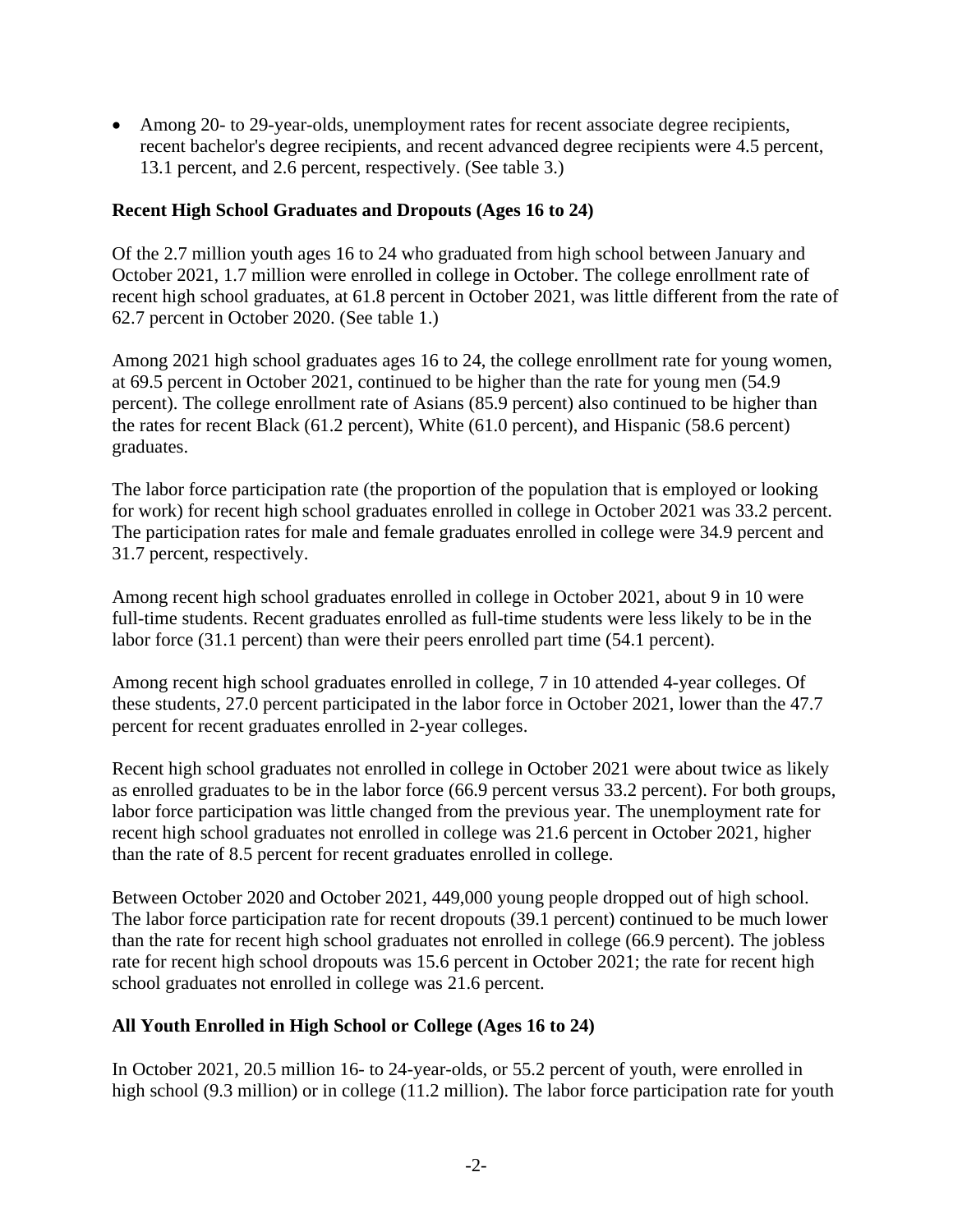enrolled in school, at 36.6 percent, was little changed from October 2020 to October 2021. The unemployment rate (6.2 percent) for youth enrolled in school decreased from the previous year. (See table 2.)

In October 2021, high school students continued to be less likely than college students to participate in the labor force (23.2 percent, compared with 47.7 percent). The participation rates for male and female high school students were 21.5 percent and 25.0 percent, respectively.

Among college students, those enrolled full time were much less likely to participate in the labor force in October 2021 than were part-time students (42.7 percent versus 83.6 percent). Students at 4-year colleges were also less likely to be in the labor force than were students at 2-year schools (44.7 percent and 58.3 percent, respectively). Female college students were more likely to participate in the labor force than their male counterparts (50.2 percent, compared with 44.5 percent). By race and ethnicity, the labor force participation rate was lower for Asian college students (38.7 percent) than for their Black (44.3 percent), White (49.2 percent), and Hispanic (51.8 percent) counterparts.

The unemployment rates for high school students and college students in October 2021, at 8.3 percent and 5.4 percent, respectively, decreased from the previous year.

### **All Youth Not Enrolled in School (Ages 16 to 24)**

In October 2021, 16.7 million persons ages 16 to 24 were not enrolled in school. The labor force participation rate of youth not enrolled in school, at 79.6 percent, changed little over the year. Among youth not enrolled in school in October 2021, young men continued to be more likely than young women to participate in the labor force (82.0 percent, compared with 76.7 percent). Labor force participation rates for not-enrolled young men and young women were highest for those with a bachelor's degree or higher (94.8 percent and 92.3 percent, respectively) and lowest for young men and young women with less than a high school diploma (62.8 percent and 54.1 percent, respectively). (See table 2.)

The unemployment rate for youth ages 16 to 24 not enrolled in school, at 9.0 percent in October 2021, decreased over the year. Among not-enrolled youth who did not have a high school diploma, unemployment rates in October 2021 were 14.0 percent for young men and 19.1 percent for young women. The jobless rates of young men and young women with at least a bachelor's degree were 9.4 percent and 3.7 percent, respectively. Among youth not enrolled in school, the unemployment rates for Whites, Blacks, Asians, and Hispanics were 7.9 percent, 13.7 percent, 11.8 percent, and 9.8 percent, respectively.

### **Recent College Graduates (Ages 20 to 29)**

Between January and October 2021, 1.3 million 20- to 29-year-olds earned a bachelor's degree; of these, 940,000 (or 74.8 percent) were employed in October 2021, up from 67.3 percent in October 2020. The unemployment rate for recent college graduates with a bachelor's degree, at 13.1 percent, was little changed from the previous year. (See table 3.)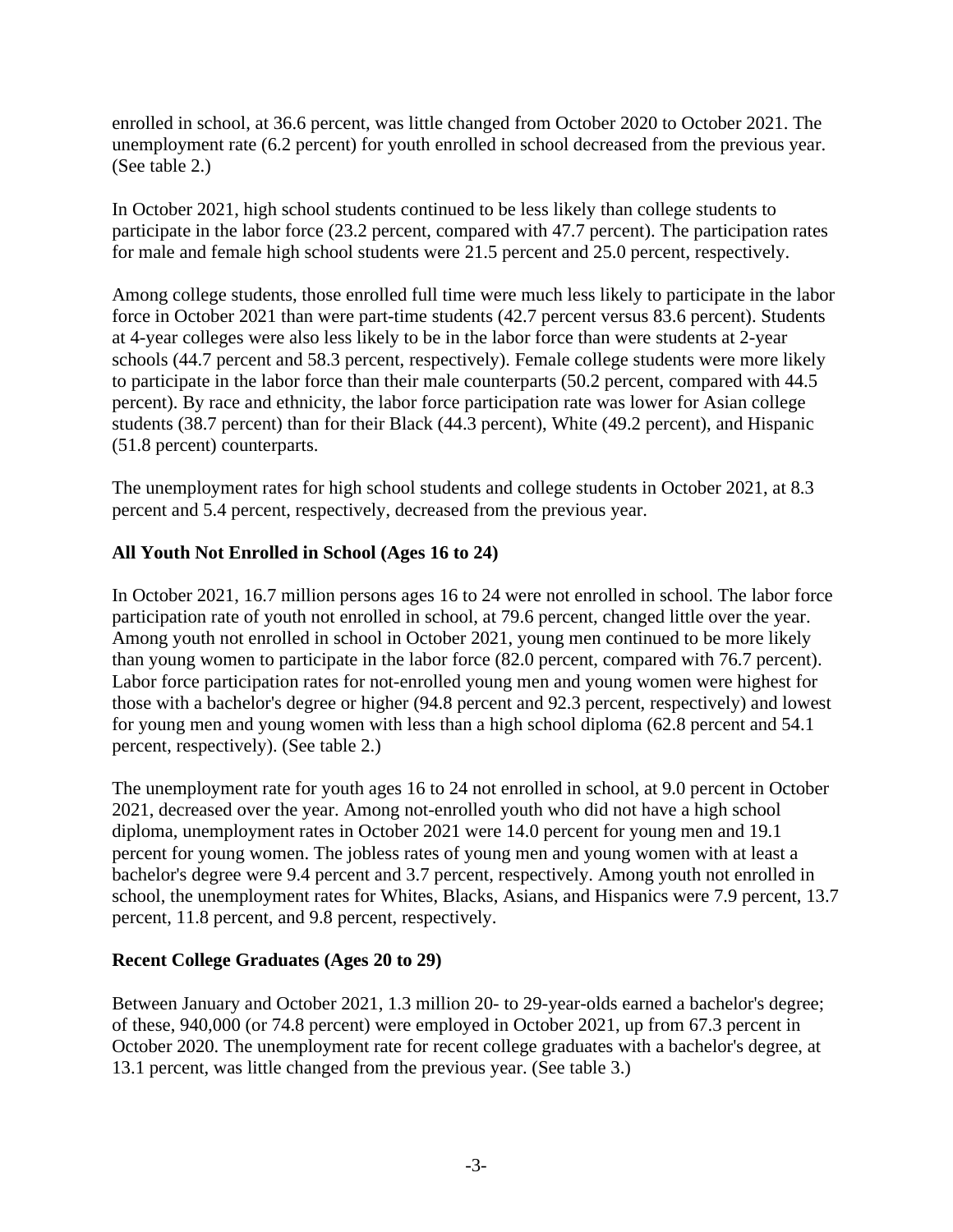Among recent bachelor's degree recipients, women were more likely to be employed than were men in October 2021 (80.0 percent versus 68.0 percent). The jobless rate for female bachelor's degree recipients, at 7.0 percent, was about one-third the rate of their male counterparts (20.9) percent).

About one-quarter (or 332,000) of recent bachelor's degree recipients were enrolled in school in October 2021. These recent graduates who were enrolled in school were less likely to be employed than were those who were not enrolled (61.2 percent versus 79.6 percent).

Between January and October 2021, 382,000 persons ages 20 to 29 earned an advanced degree that is, a master's, professional, or doctoral degree. About 8 in 10 of those who recently earned an advanced degree were employed (81.6 percent). The unemployment rate for recent advanced degree recipients was 2.6 percent in October 2021, down from 12.6 percent in October 2020.

#### **Recent Associate Degree Recipients (Ages 20 to 29)**

Of the 371,000 20- to 29-year-olds who completed an associate degree between January and October 2021, 76.7 percent were employed in October 2021, up from 59.2 percent in the previous year. The unemployment rate for recent associate degree recipients was 4.5 percent in October 2021, down from 15.8 percent in October 2020. (See table 3.)

Recent associate degree recipients ages 20 to 29 were more than twice as likely to have completed an academic program than a vocational program (67.9 percent, compared with 32.1 percent). Associate degrees in academic programs are primarily in the arts and sciences and are often transferable to a bachelor's degree program, while associate degrees in vocational programs prepare graduates for a specific occupation.

In October 2021, 53.1 percent of recent associate degree recipients were enrolled in school. Of the 197,000 recent recipients who were enrolled in school, 74.3 percent were employed. In October 2021, 79.4 percent of recent associate degree recipients who were not enrolled in school were employed.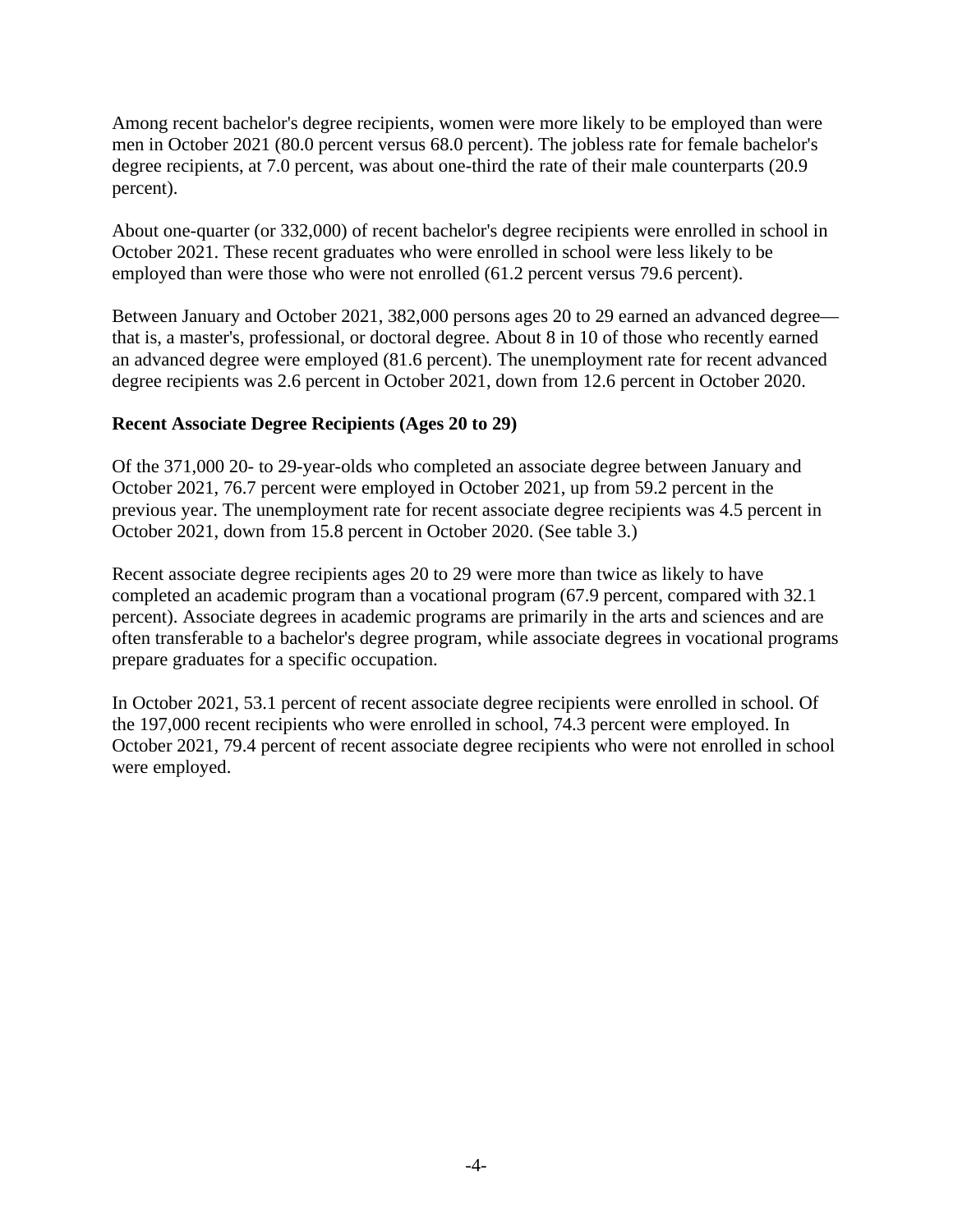## **Technical Note**

The estimates in this release were obtained from a supplement to the October Current Population Survey (CPS), a monthly survey of about 60,000 eligible households that provides information on the labor force, employment, and unemployment for the nation. The CPS is conducted monthly for the Bureau of Labor Statistics by the U.S. Census Bureau. Data in this release relate to the school enrollment status of persons in the civilian noninstitutional population in the calendar week that includes the 12th of October. Data about recent high school graduates and dropouts and the enrollment status of youth refer to persons 16 to 24 years of age. Data about recent associate degree recipients and college graduates refer to persons 20 to 29 years of age.

If you are deaf, hard of hearing, or have a speech disability, please dial 7-1-1 to access telecommunications relay services.

#### **Definitions**

Definitions of the principal terms used in this release are described briefly below.

*School enrollment*. Respondents were asked whether they were currently enrolled in a regular school, including day or night school in any type of public, parochial, or other private school. Regular schooling is that which may advance a person toward a high school diploma or a college, university, or professional degree. Such schools include elementary schools, junior or senior high schools, and colleges and universities.

Other schooling, including trade schools; on-thejob training; and courses that do not require physical presence in school, such as correspondence courses or other courses of independent study, is included only if the credits granted count towards promotion in regular school.

*Full-time and part-time enrollment in college*. College students are classified as attending full time if they were taking 12 hours of classes or more (or 9 hours of graduate classes) during an average school week and as part time if they were taking fewer hours.

*High school graduation status*. Persons who were not enrolled in school at the time of the survey were asked whether they had graduated from high school. Those who had graduated were asked when they completed their high school education. Persons who had not graduated, that is, school dropouts, were asked when they last attended a regular school. Those who were enrolled in college at the time of the survey also were asked when they graduated from high school.

*Recent high school graduates*. Persons age 16 to 24 who completed high school in the calendar year of the survey (January through October) are recent high school graduates.

*Recent high school dropouts*. Persons age 16 to 24 who were not enrolled in school at the time of the survey, attended school a year earlier, and did not have a high school diploma are recent dropouts.

*Recent college graduates*. Persons age 20 to 29 who completed a bachelor's degree or an advanced degree—that is, a master's, professional (such as law or medicine), or doctoral degree—in the calendar year of the survey (January through October) are recent college graduates.

*Recent associate degree recipients*. Persons age 20 to 29 who completed an associate degree (either an academic program or a vocational program) in the calendar year of the survey (January through October) are recent associate degree recipients. Associate degrees in academic programs are primarily in the arts and sciences and may be transferable to a bachelor's degree program, while associate degrees in vocational programs prepare graduates for a specific occupation.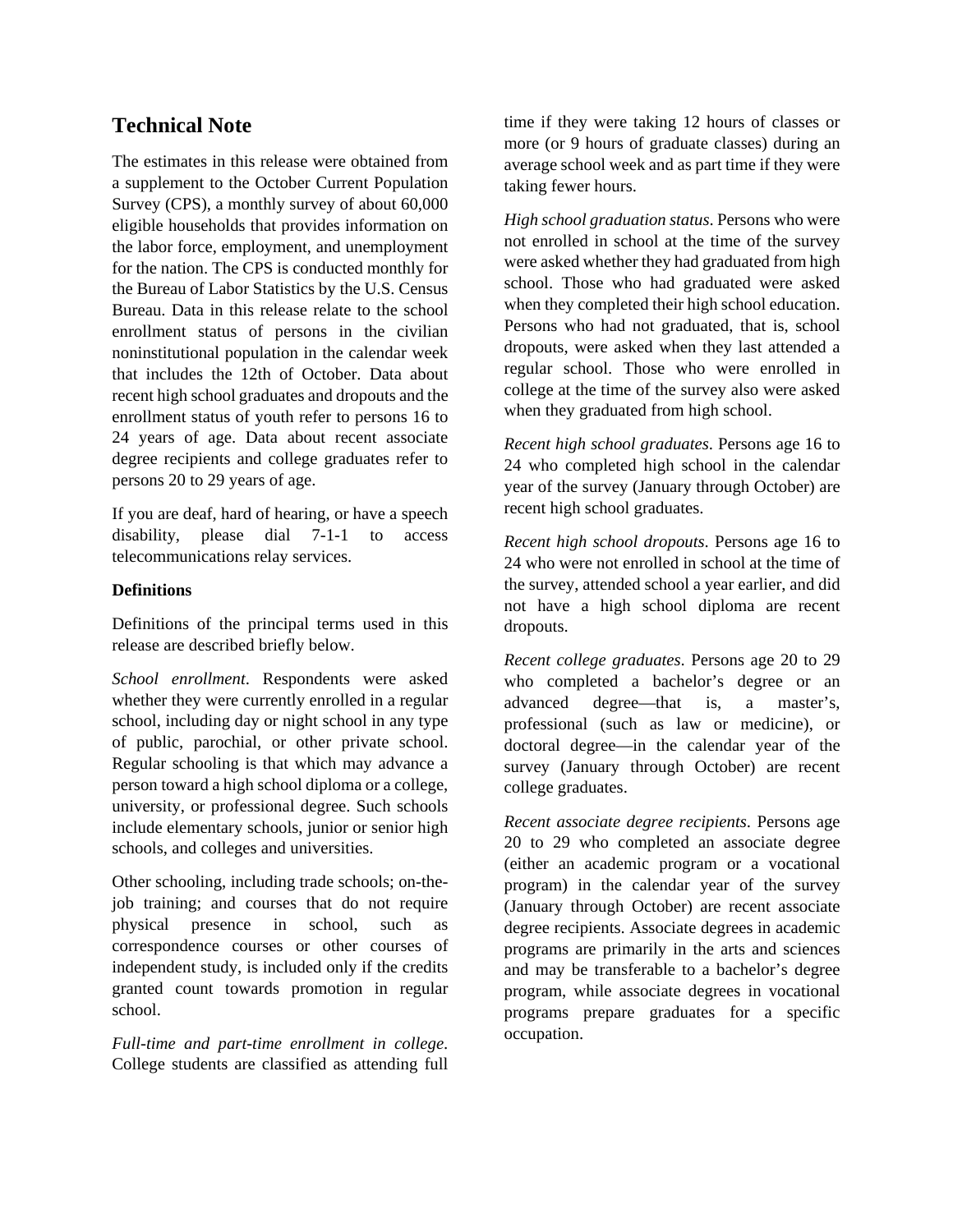#### **Reliability of the estimates**

Statistics based on the CPS are subject to both sampling and nonsampling error. When a sample, rather than the entire population, is surveyed, there is a chance that the sample estimates may differ from the true population values they represent. The component of this difference that occurs because samples differ by chance is known as *sampling error*, and its variability is measured by the standard error of the estimate. There is about a 90-percent chance, or level of confidence, that an estimate based on a sample will differ by no more than 1.6 standard errors from the true population value because of sampling error. BLS analyses are generally conducted at the 90-percent level of confidence.

The CPS data also are affected by *nonsampling error*. Nonsampling error can occur for many reasons, including the failure to sample a segment of the population, inability to obtain information for all respondents in the sample, inability or unwillingness of respondents to provide correct information, and errors made in the collection or processing of the data.

Additional information about the reliability of data from the CPS and estimating standard errors is available at a www.bls.gov/cps/documentation.htm#reliability.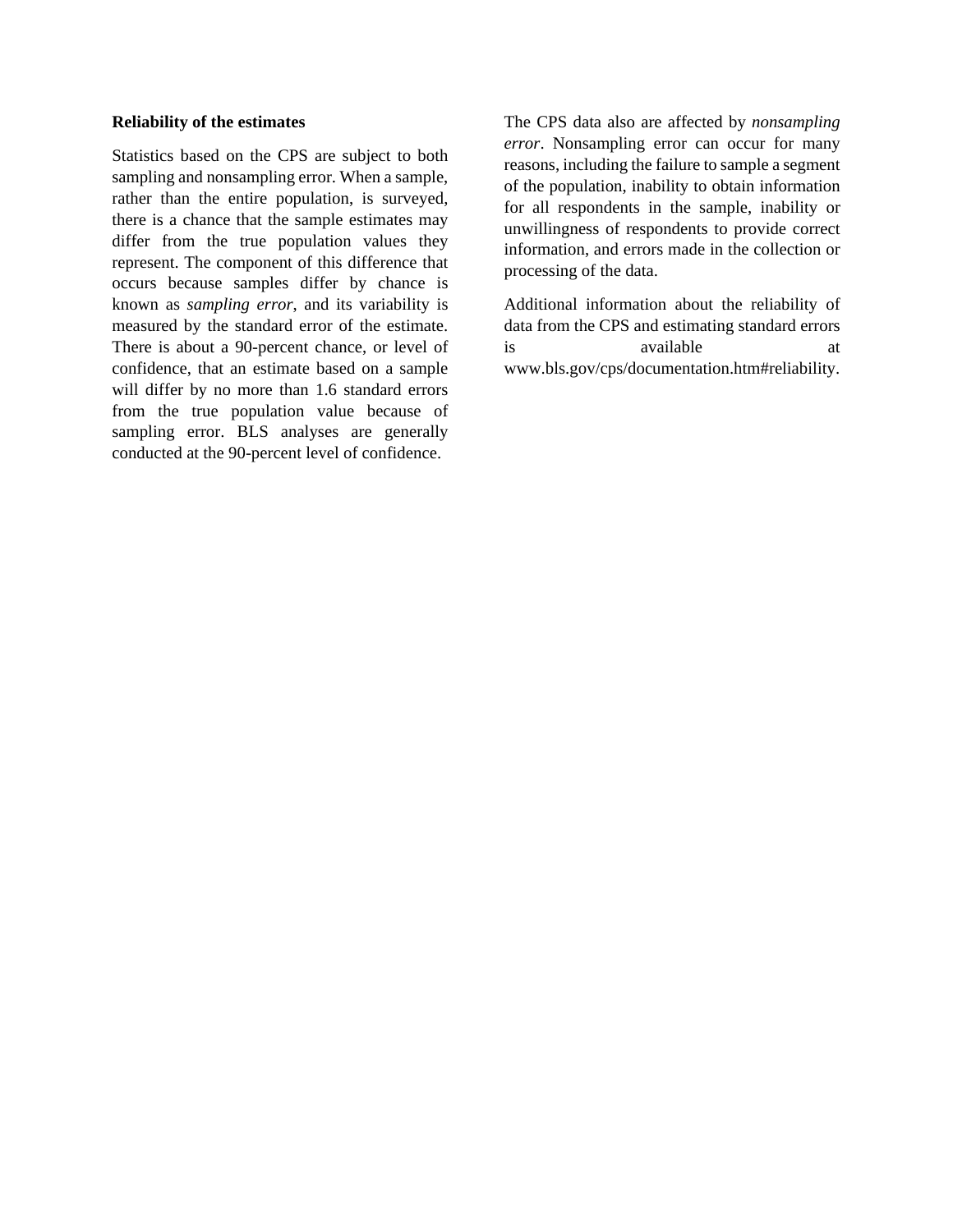**Table 1. Labor force status of 2021 high school graduates and 2020-2021 high school dropouts 16 to 24 years old by school enrollment, educational attainment, sex, race, and Hispanic or Latino ethnicity, October 2021**

[Numbers in thousands]

| Characteristic                      | Civilian<br>noninsti-<br>tutional<br>population | Civilian labor force |                          |          |                          |            |      |                       |
|-------------------------------------|-------------------------------------------------|----------------------|--------------------------|----------|--------------------------|------------|------|-----------------------|
|                                     |                                                 | Total                | Percent of<br>population | Employed |                          | Unemployed |      | Not in labor<br>force |
|                                     |                                                 |                      |                          | Total    | Percent of<br>population | Number     | Rate |                       |
| <b>RECENT HIGH SCHOOL GRADUATES</b> |                                                 |                      |                          |          |                          |            |      |                       |
|                                     | 2.731                                           | 1,258                | 46.1                     | 1.060    | 38.8                     | 199        | 15.8 | 1,473                 |
|                                     | 1.444                                           | 696                  | 48.2                     | 586      | 40.6                     | 110        | 15.8 | 748                   |
|                                     | 1.287                                           | 562                  | 43.7                     | 474      | 36.8                     | 89         | 15.8 | 725                   |
|                                     | 2,022                                           | 1,003                | 49.6                     | 858      | 42.4                     | 145        | 14.4 | 1,019                 |
|                                     | 397                                             | 126                  | 31.7                     | 108      | 27.3                     | 17         | 13.9 | 271                   |
|                                     |                                                 |                      |                          |          |                          |            |      | 108                   |
|                                     | 142                                             | 34                   | 24.3                     | 23       | 16.0                     | 12         |      |                       |
|                                     | 626                                             | 326                  | 52.1                     | 251      | 40.0                     | 76         | 23.2 | 300                   |
| <b>Enrolled in college</b>          |                                                 |                      |                          |          |                          |            |      |                       |
|                                     | 1,688                                           | 560                  | 33.2                     | 513      | 30.4                     | 48         | 8.5  | 1,128                 |
|                                     | 506                                             | 242                  | 47.7                     | 228      | 44.9                     | 14         | 5.8  | 265                   |
|                                     | 1.182                                           | 319                  | 27.0                     | 285      | 24.1                     | 34         | 10.6 | 863                   |
|                                     | 1.533                                           | 477                  | 31.1                     | 433      | 28.3                     | 43         | 9.0  | 1.057                 |
|                                     | 155                                             | 84                   | 54.1                     | 79       | 51.1                     | 5          | 5.5  | 71                    |
|                                     | 793                                             | 276                  | 34.9                     | 249      | 31.4                     | 27         | 9.9  | 517                   |
|                                     | 895                                             | 284                  | 31.7                     | 263      | 29.4                     | 20         | 7.2  | 611                   |
|                                     | 1.234                                           | 451                  | 36.6                     | 428      | 34.7                     | 23         | 5.2  | 783                   |
|                                     | 243                                             | 48                   | 19.6                     | 40       | 16.5                     |            |      | 195                   |
|                                     | 122                                             | 19                   | 15.7                     | 11       | 8.7                      |            |      | 103                   |
|                                     | 367                                             | 149                  |                          |          |                          |            | 4.9  | 218                   |
|                                     |                                                 |                      | 40.6                     | 142      | 38.6                     |            |      |                       |
| Not enrolled in college             |                                                 |                      |                          |          |                          |            |      |                       |
|                                     | 1.044                                           | 698                  | 66.9                     | 547      | 52.4                     | 151        | 21.6 | 345                   |
|                                     | 651                                             | 420                  | 64.4                     | 337      | 51.8                     | 83         | 19.7 | 232                   |
|                                     | 392                                             | 279                  | 71.0                     | 210      | 53.6                     | 68         | 24.5 | 114                   |
|                                     | 788                                             | 552                  | 70.0                     | 430      | 54.6                     | 121        | 22.0 | 236                   |
|                                     | 154                                             | 78                   | 50.7                     | 68       | 44.4                     | 10         | 12.5 | 76                    |
|                                     | 20                                              | 15                   |                          | 12       |                          |            |      | 5                     |
|                                     | 259                                             | 177                  | 68.4                     | 109      | 42.0                     | 68         | 38.6 | 82                    |
| <b>RECENT HIGH SCHOOL DROPOUTS</b>  |                                                 |                      |                          |          |                          |            |      |                       |
|                                     | 449                                             | 176                  | 39.1                     | 148      | 33.0                     | 27         | 15.6 | 273                   |
|                                     | 256                                             | 88                   | 34.4                     | 69       | 26.8                     | 19         | 22.1 | 168                   |
|                                     |                                                 | 88                   |                          |          | 41.2                     |            |      | 106                   |
|                                     | 193                                             |                      | 45.4                     | 80       |                          | 8          | 9.1  |                       |
|                                     | 337                                             | 150                  | 44.4                     | 127      | 37.6                     | 23         | 15.4 | 187                   |
|                                     | 63                                              | 20                   |                          | 16       |                          |            |      | 43                    |
|                                     | -13                                             | 3                    |                          | 3        |                          |            |      |                       |
|                                     | 145                                             | 43                   | 30.0                     | 31       | 21.4                     | 12         |      | 101                   |

<sup>1</sup> Data refer to persons who graduated from high school in January through October 2021.

² Data refer to persons who dropped out of school between October 2020 and October 2021.

NOTE: Detail for the above race groups (White, Black or African American, and Asian) do not sum to totals because data are not presented for all races. Persons whose ethnicity is identified as Hispanic or Latino may be of any race. Updated population controls are introduced annually with the release of January data. Dash indicates no data or data that do not meet publication criteria (values not shown where base is less than 75,000).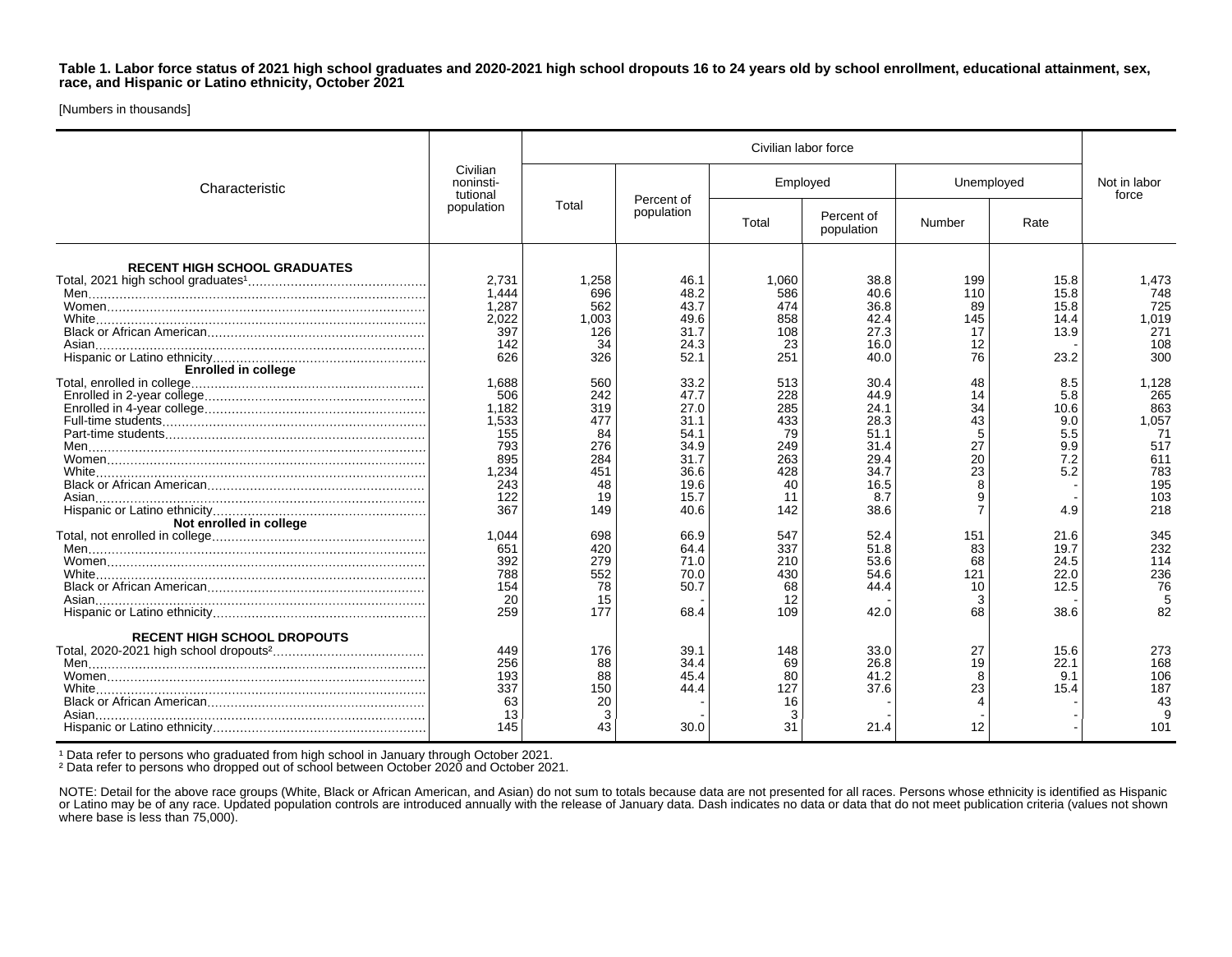**Table 2. Labor force status of persons 16 to 24 years old by school enrollment, educational attainment, sex, race, and Hispanic or Latino ethnicity, October 2021**

[Numbers in thousands]

| Characteristic                                              |                                                                                                                                                                         | Civilian labor force                                                                                                                                         |                                                                                                                                                     |                                                                                                                                                            |                                                                                                                                                     |                                                                                                                   |                                                                                                                             |                                                                                                                                                                  |
|-------------------------------------------------------------|-------------------------------------------------------------------------------------------------------------------------------------------------------------------------|--------------------------------------------------------------------------------------------------------------------------------------------------------------|-----------------------------------------------------------------------------------------------------------------------------------------------------|------------------------------------------------------------------------------------------------------------------------------------------------------------|-----------------------------------------------------------------------------------------------------------------------------------------------------|-------------------------------------------------------------------------------------------------------------------|-----------------------------------------------------------------------------------------------------------------------------|------------------------------------------------------------------------------------------------------------------------------------------------------------------|
|                                                             | Civilian<br>noninsti-<br>tutional<br>population                                                                                                                         | Total                                                                                                                                                        | Percent of<br>population                                                                                                                            | Employed                                                                                                                                                   |                                                                                                                                                     | Unemployed                                                                                                        |                                                                                                                             | Not in labor<br>force                                                                                                                                            |
|                                                             |                                                                                                                                                                         |                                                                                                                                                              |                                                                                                                                                     | Total                                                                                                                                                      | Percent of<br>population                                                                                                                            | Number                                                                                                            | Rate                                                                                                                        |                                                                                                                                                                  |
|                                                             | 37,222                                                                                                                                                                  | 20,785                                                                                                                                                       | 55.8                                                                                                                                                | 19,121                                                                                                                                                     | 51.4                                                                                                                                                | 1,663                                                                                                             | 8.0                                                                                                                         | 16,437                                                                                                                                                           |
| <b>Enrolled in school</b>                                   |                                                                                                                                                                         |                                                                                                                                                              |                                                                                                                                                     |                                                                                                                                                            |                                                                                                                                                     |                                                                                                                   |                                                                                                                             |                                                                                                                                                                  |
|                                                             | 20.541<br>9,324<br>4,729<br>4,595<br>6,750<br>1.409<br>459<br>2,227<br>11.217<br>2,479<br>8,738<br>9,845<br>1,371<br>4.930<br>6,287<br>7,996<br>1,606<br>1,057<br>2.359 | 7,512<br>2.165<br>1,015<br>1,150<br>1,742<br>250<br>41<br>400<br>5,347<br>1,445<br>3,902<br>4,200<br>1.147<br>2.194<br>3,153<br>3,936<br>711<br>409<br>1.222 | 36.6<br>23.2<br>21.5<br>25.0<br>25.8<br>17.7<br>8.9<br>18.0<br>47.7<br>58.3<br>44.7<br>42.7<br>83.6<br>44.5<br>50.2<br>49.2<br>44.3<br>38.7<br>51.8 | 7.045<br>1,985<br>934<br>1,051<br>1,592<br>238<br>39<br>338<br>5.060<br>1,360<br>3,700<br>3,967<br>1.093<br>2.071<br>2,989<br>3.769<br>646<br>379<br>1.157 | 34.3<br>21.3<br>19.7<br>22.9<br>23.6<br>16.9<br>8.4<br>15.2<br>45.1<br>54.9<br>42.3<br>40.3<br>79.7<br>42.0<br>47.5<br>47.1<br>40.3<br>35.8<br>49.0 | 467<br>180<br>81<br>99<br>150<br>11<br>62<br>287<br>84<br>202<br>232<br>54<br>123<br>164<br>167<br>65<br>31<br>65 | 6.2<br>8.3<br>8.0<br>8.6<br>8.6<br>4.6<br>15.4<br>5.4<br>5.8<br>5.2<br>5.5<br>4.7<br>5.6<br>5.2<br>4.2<br>9.1<br>7.5<br>5.3 | 13,029<br>7,159<br>3,714<br>3.445<br>5,007<br>1.159<br>419<br>1,827<br>5,870<br>1,034<br>4,835<br>5,645<br>224<br>2,736<br>3,134<br>4,060<br>895<br>648<br>1.137 |
| Not enrolled in school<br>Asian………………………………………………………………………… | 16,681<br>3,448<br>13,234<br>9,018<br>1.063<br>4.835<br>1,919<br>1,201<br>7,663<br>851<br>3,408<br>1,906<br>1.498<br>12,565<br>2,428<br>658<br>4,331                    | 13,273<br>2,308<br>10,965<br>7,392<br>668<br>3,906<br>1,679<br>1,139<br>5,881<br>461<br>2,502<br>1,536<br>1,383<br>10,138<br>1,873<br>515<br>3,356           | 79.6<br>66.9<br>82.9<br>82.0<br>62.8<br>80.8<br>87.5<br>94.8<br>76.7<br>54.1<br>73.4<br>80.6<br>92.3<br>80.7<br>77.1<br>78.3<br>77.5                | 12,077<br>1,963<br>10,114<br>6,699<br>574<br>3,543<br>1.549<br>1.032<br>5,378<br>373<br>2,216<br>1.457<br>1,332<br>9.340<br>1.617<br>455<br>3,027          | 72.4<br>56.9<br>76.4<br>74.3<br>54.0<br>73.3<br>80.7<br>86.0<br>70.2<br>43.8<br>65.0<br>76.5<br>88.9<br>74.3<br>66.6<br>69.1<br>69.9                | 1,196<br>345<br>852<br>693<br>94<br>363<br>130<br>107<br>503<br>88<br>285<br>79<br>51<br>798<br>256<br>61<br>330  | 9.0<br>14.9<br>7.8<br>9.4<br>14.0<br>9.3<br>7.7<br>9.4<br>8.6<br>19.1<br>11.4<br>5.1<br>3.7<br>7.9<br>13.7<br>11.8<br>9.8   | 3,408<br>1.140<br>2,268<br>1,626<br>395<br>929<br>240<br>62<br>1,782<br>390<br>906<br>370<br>115<br>2.428<br>555<br>143<br>974                                   |

<sup>1</sup> Includes a small number of persons enrolled in grades below high school.

² Includes persons with a high school diploma or equivalent.

³ Includes persons with bachelor's, master's, professional, and doctoral degrees.

NOTE: Detail for the above race groups (White, Black or African American, and Asian) do not sum to totals because data are not presented for all races. Persons whose ethnicity is identified as Hispanic or Latino may be of any race. Updated population controls are introduced annually with the release of January data. Dash indicates no data or data that do not meet publication criteria (values not shown where base is less than 75,000).